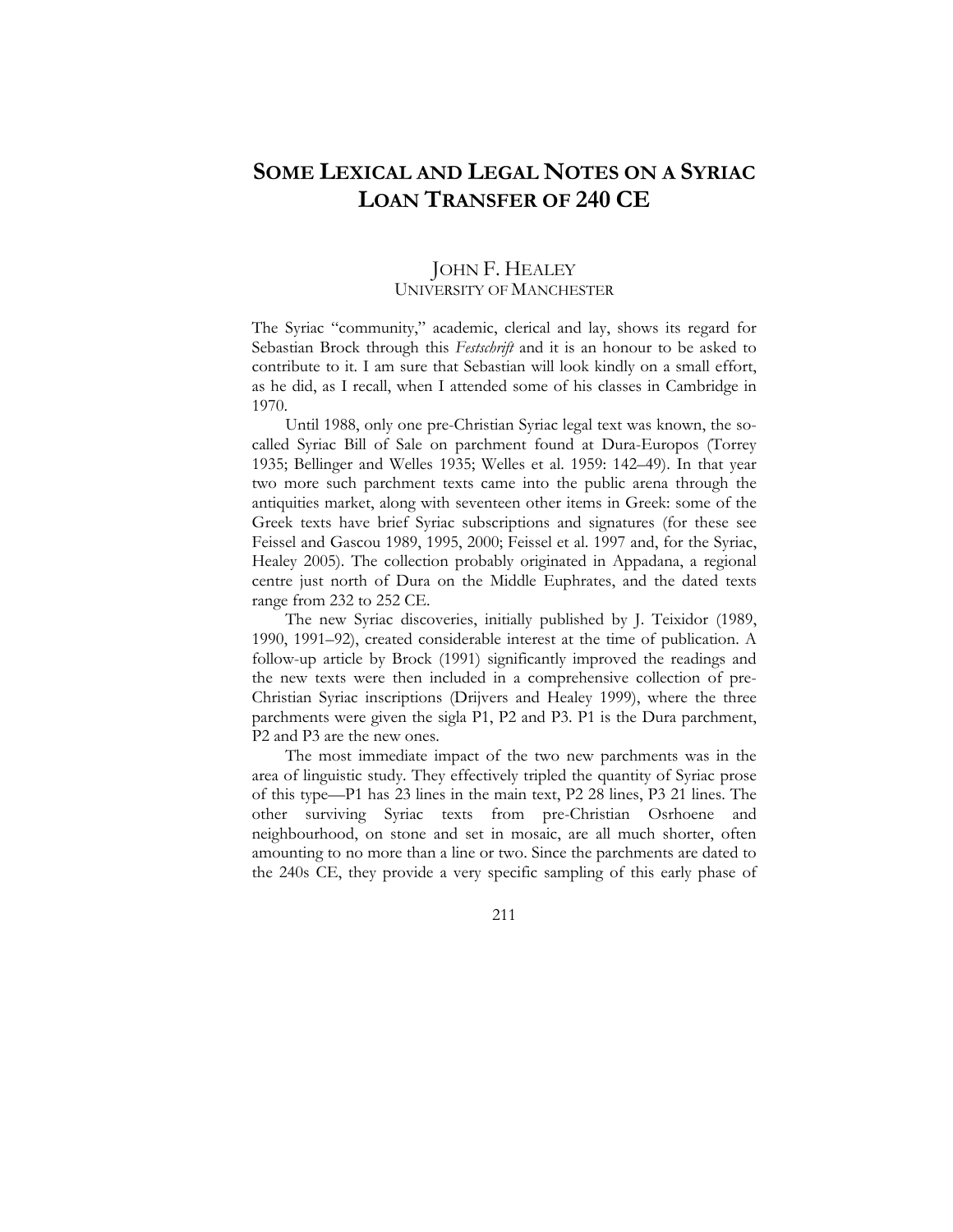Syriac. This is reflected in the linguistic discussion in Drijvers and Healey (1999: 21–34), and in subsequent discussions (e.g., Healey forthcoming). The script of the new texts (and the Dura parchment) has also been incorporated into the recent study of the early Syriac script (Healey 2000).

The *content* of the two new texts has not received nearly as much attention, not least because they are quite complicated legal documents. The Dura parchment had, however, received detailed legal evaluation (Torrey 1935; Brockelmann 1935; Bellinger and Welles 1935; Welles et al. 1959: 142–49; Goldstein 1966) and the general context of such study has considerably improved in recent times, with the re-edition of the Elephantine papyri (Porten and Yardeni 1986–99), the publication of the Samaria papyri (Gropp et al. 2001) and the publication of the Nabataean papyri along with many more Jewish legal texts from the Dead Sea region (Yadin et al. 2002; Cotton and Yardeni 1997, in addition to texts published earlier, as in Benoit et al. 1961). There is also a new edition of the so-called *Syro-Roman Lawbook* which had been used for comparison by Goldstein (Selb and Kaufhold 2002).

The present paper attempts to provide some further discussion of legal and terminological aspects of P2. This parchment, originally designated P. Euphr. inv. 19 (Teixidor 1990: 144–54), measures 20 x 12.5 cm and, as already noted, probably comes from Appadana just north of Dura (Feissel and Gascou 1989: 540–45).

### **THE LEGAL SITUATION OF P2**

The text records and enacts the transfer of a debt from one creditor to another, the new creditor perhaps having the role of a debt-collector. The transfer took place and the present document is dated 28<sup>th</sup> Former Kanun (= December), 552 in Seleucid dating (= 240 CE). The original obligation which is being transferred was incurred in a document dated  $18<sup>th</sup>$  Elul (= September), 551 (= 240 CE). This obligation ought to have been discharged by the end of Latter Teshri (November) or the beginning of Former Kanun (December) of the same year (240 CE), but the original debtor had defaulted. Indeed he was not available: perhaps he had absconded! The creditor must have wanted a quick resolution before interest could accumulate, choosing to dispose of the debt within days of the default becoming clear. This creditor too is absent and has his servant or agent carry out the transaction for him. (Teixidor [1990: 152] understood the dates differently, as 18<sup>th</sup> September 239 and 28<sup>th</sup> December 240, leaving a much longer gap and an accumulation of a whole year's interest [36 denarii according to line 18]. This would change the situation considerably, since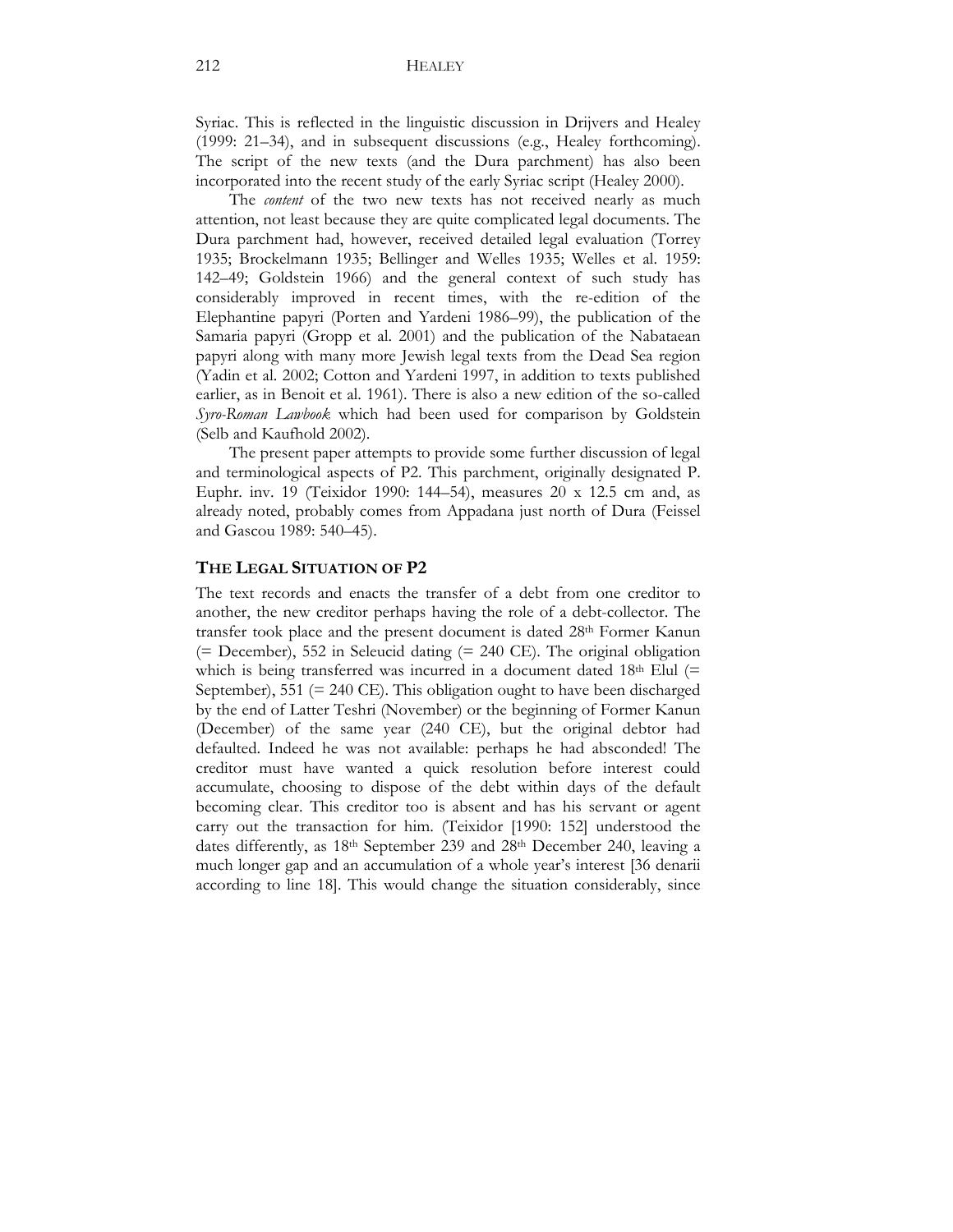the creditor would be losing out on the accrued interest. This interpretation of the dates is, however, implausible.)

The named persons involved are as follows: the original transaction was between one Sha'idu bar Shalman (creditor) and one Ba'ishu bar Shamash'aqab (debtor). Sha'idu asked his servant and agent (also, rather confusingly, called Ba'ishu, Ba'ishu bar Abgar bar Shamishu) to seek payment of the debt and he tried to do so, but the debtor, the other Ba'ishu, was absent and did not pay up, so the agent recovered the sum involved by quickly selling the debt on to one Worod bar Nishryahb, possibly a debtcollector or money-lender who appears also in P3 leasing property back to someone whose father had defaulted on a mortgage.

The nature of the original transaction which gave rise to the debt is, however, obscure because the meaning of one key word, *šwy'* in lines vii, 13 and 16, is not clear. The *reading* of the word can be regarded as certain, as in Teixidor's *editio princeps*—a fine piece of decipherment and interpretation in the face of an extremely difficult script—which reproduces *šwy' ḥd* in vii and 13 as one word: this text repeatedly joins the numeral/indefinite *ḥd* with its noun.

The original debtor was supposed to return the *šwy'*, which *belonged* to Sha'idu (as is clear from line 13: *dylh*, "belonging to him"). This shows that the thing in question already existed and was not, as one might have speculated, something that Ba'ishu was supposed to manufacture in return for the sum of money which is mentioned.

Nor could the *šwy'* be simply a sum of money, a cash loan, since the text refers to the *value* or *price* of the *šwy'*, *dmwhy* (150 denarii), and the fact that money is to be paid if the *šwy'* is not forthcoming (ix, 16). (I had reached this conclusion before the publication of Drijvers and Healey 1999, though in the brief commentary there, in a joint work, the tentative translation "loan" was given.)

The only viable explanation of all this seems to be to assume that we are dealing with a loan of a movable item, that Sha'idu lent the *šwy'* to Ba'ishu and drew up a document in which Ba'ishu promised that by the end of Latter Teshri he would hand back the *šwy' or* pay 150 denarii. If the 150 denarii were not paid, it would accrue interest at the rate of three denarii per month, though the interpretation of the rate is not entirely certain. The uncertainty lies in the meaning of *lmly<sup><i>'*</sup> hd. There is an analogy with an interest rate given in one of the Elephantine texts (also using the verb *rb'/y*), Cowley 1923: text 10:4–5 = Porten and Yardeni 1986–99: B3.1:4–5: *ḥlrn 2 ltql 1 lyrḥ 1*, "at the rate of 2 *ḥallur* for one sheqel for one month" (see also Porten 1996: 203). There are similar expressions related to interest in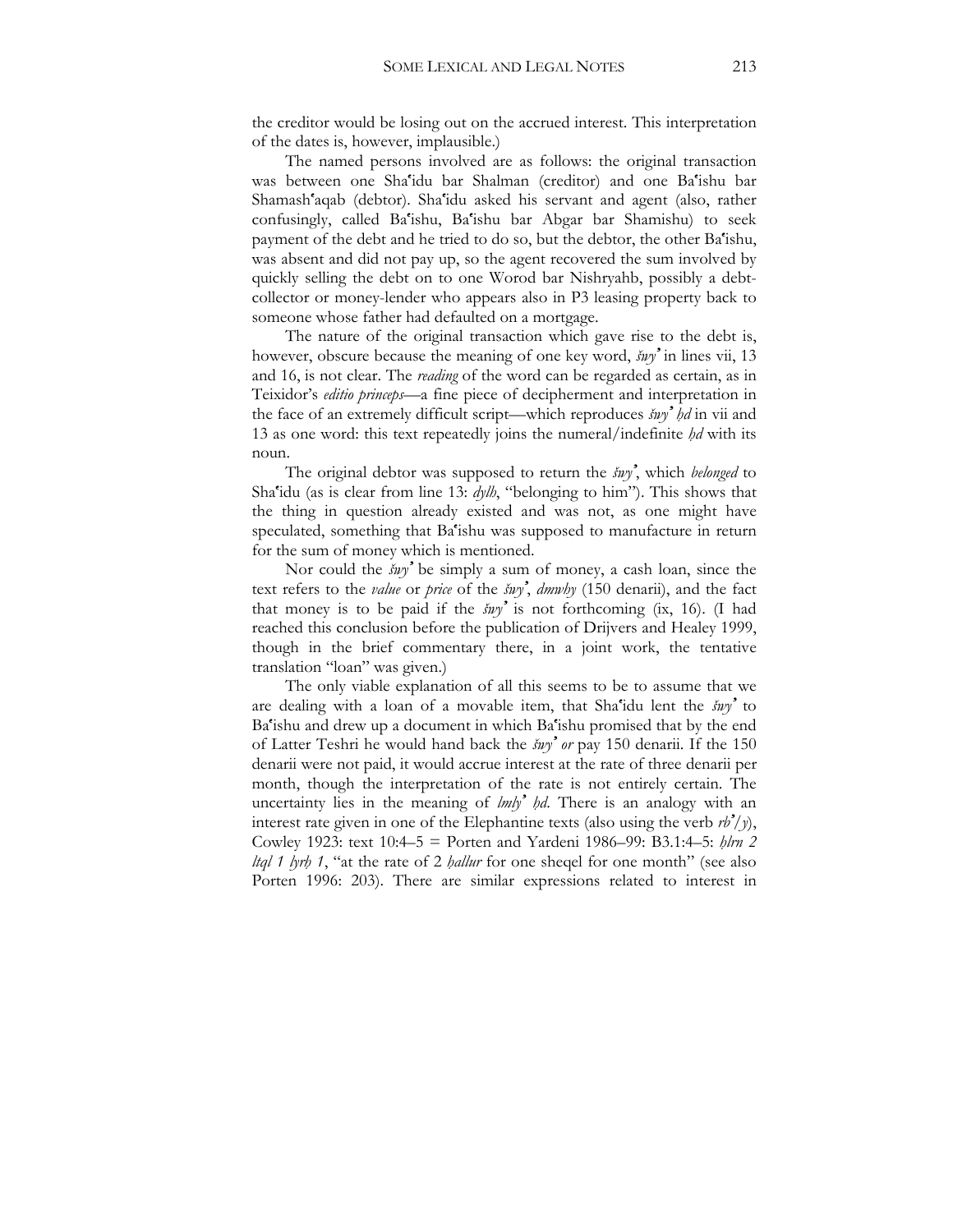Cowley 11: 2–3 = Porten and Yardeni B4.2:2–3 (also Porten 1996: 257): *ksp ḥlrn 2 lksp š(eqel) 1 lyrḥ'*, "the sum of 2 *ḥallur* for the sum of 1 sheqel per month," and see also Cowley 35:9 = Porten and Yardeni B4.6:9 (Porten 1996: 265). These might suggest that the word *mly'* in our text might refer to the "full sum" or "principle": "they will accrue interest at the rate of three denarii for a full sum for one month." It is not, however, easy to understand why  $m/y^2$  is accompanied by  $h/d$  here: the  $m/y^2$  would have to be *the* full sum. Perhaps the idea is that the interest accrued "for each full sum per month," i.e., for each time a full sum was owing. One wonders, however, whether *mly'* might not have some other, more specific, meaning.

From a modern point of view, it is perhaps slightly strange that Sha'idu loaned the item without any charge, the only charge arising if the item is not returned on time. This might be explained on the basis that the item was otherwise unused, perhaps virtually indestructible and possibly the loan was between close family or friends or business associates. The 18th Elul document was drawn up simply as a protection of ownership, not as a commercial lease. This original contract would then fall more or less into the category of a legal "deposit" without any charge except in the case of failure to give the item back. Since not even a month had elapsed, Sha'idu was not losing anything by selling the debt at the original agreed price.

In any case deposit documents are a well-attested type. There are a couple among the Greek texts of this same Middle Euphrates collection. In P. Euphr. 12 (244 CE), a woman deposits property (dowry items) with another woman, pending its inheritance by the children of a third woman, who has died. There is no financial dimension to the document in question. In another case, P. Euphr. 13 (243 CE), we have an antichretic loan in which a man loans money to another, with a doorway (!) acting as surety and with certain interim conditions being fulfilled (antichresis). In this case it looks as though the lender's real hope is that he will never get his money back, but will instead get control over the doorway—the problem appears to be an inconvenient doorway opening onto an awkward boundary area. In P2, however, the original document was simply the loan or deposit of an item, charges only arising if it was not returned several months later. It thus falls under the Roman Law category of *commodatum*, the deposit or loan of an item allowing use of the item without charge.

At Dura we find in P. Dura 29 (texts in Welles et al. 1959) a deposit subject to recall on demand, as well as secured and antichretic loans in which goods or services are provided instead of interest (P. Dura 22 and 20, 21, 23, 24). Among the Naḥal Ḥever Greek documents there are deposits (Lewis 1989: P. Yadin 5 [110 CE] and 17 [128 CE]) and a hypothecated loan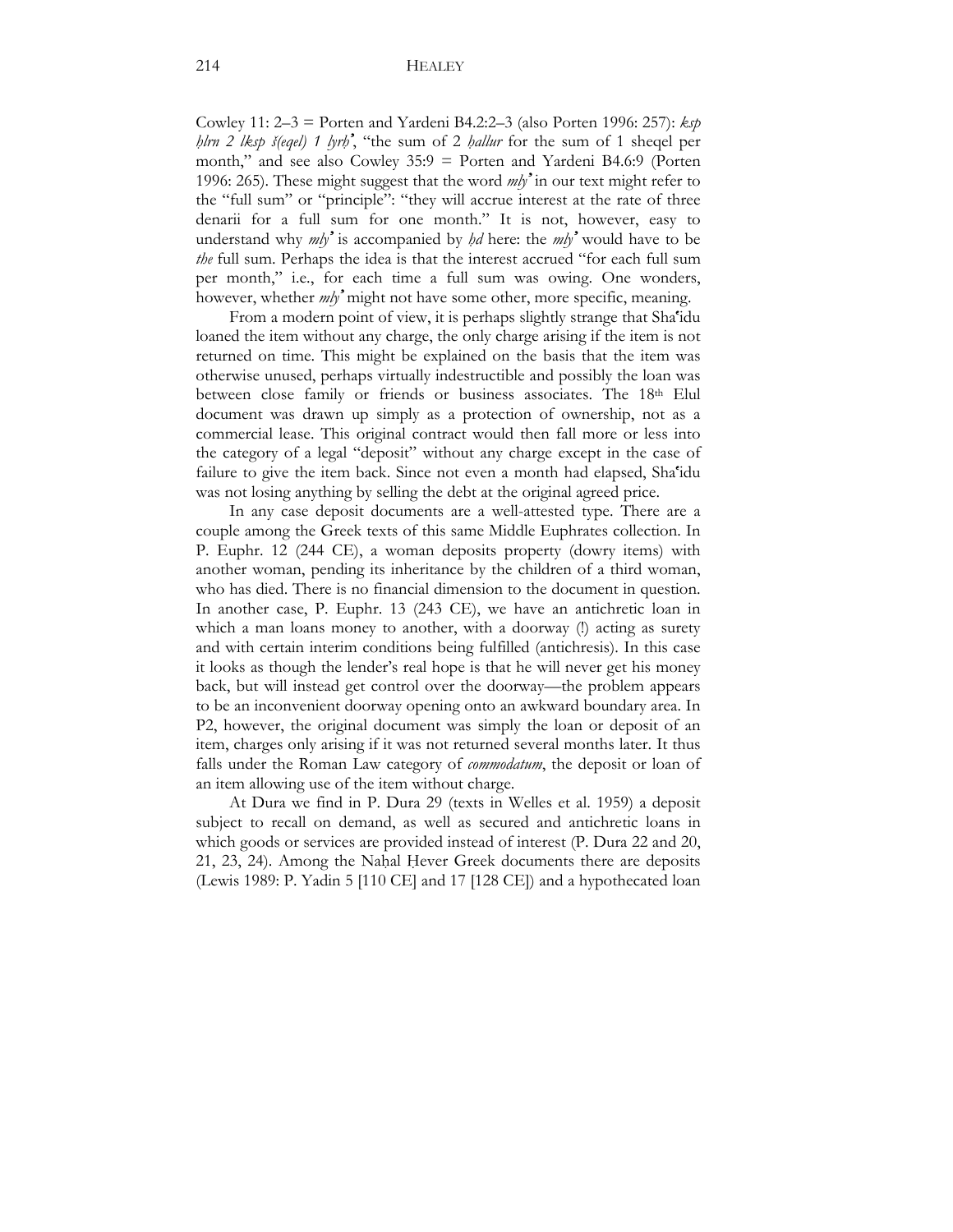(11 [124 CE]), with a courtyard acting as security. Here we may note that Lewis (1989: 35) draws attention to the fact that deposits were often a fiction for some other kind of transaction which was prevented by other, restrictive laws. It is thus often impossible to work out what circumstances lie behind the deposit. In earlier times deposits of cash created the elements of a banking system (Jursa 2005: 44). In later times, there are regulations governing responsibilities for deposits in the Syro-Roman Lawbook (Selb and Kaufhold 2002: §112).

We are left with the question of the nature of the *šwy'* which started this whole procedure. Rather than beginning with possible etymologies, it is worth resuming what is otherwise known. The item is:

(a) movable—it is deposited with Ba'ishu and to be handed back;

(b) of relatively low value, 150 denarii—in P1 (243 CE) a slave costs 700 denarii and in P. Euphr. 10 (250 CE) a mare costs 750;

(c) evidently dispensable so far as the lender is concerned—either he had many such items or this was one which had become redundant; the lender's purpose may have been to get the compensation which would arise from non-return of the item: he was quick to sell the debt and probably not really interested in the return of the *šwy'*;

(d) probably of greater importance to the borrower—he is risking a sum which could quickly mount up because of interest.

One might suspect an agricultural implement of some sort or another tool, one that was needed on a short-term basis. We will return to the question below, but meanwhile the text and its translation are as follows. There are some minor corrections to the text as printed in Drijvers and Healey 1999: 237–42, and vertical lines have been added to demarcate legal sections.

### **RECTO**

i. *byrḥ knwn qdm šnt* 2 + 50 *wḥmšm'' bywm* ii. *tmny' w'śryn* | *mwdn' b'yšw br 'bgr br šmyšw mn* iii. *myhrw 'bd' dš'ydw br šlmn br ṣ[..]n ṣḥby'* iv. *lwrwd br nšryhb mn byt pwryn bḥšbn šṭr' ḥd* v. *dktb b'yšw br šmš'qb br tymw mn krk' ḥdt'* vi. *w'rbt bh btnny 'ntth 'rbt' lš'ydw mry dyly 'n'* vii. *b'yšw w'wdy lh bšwy' ḥd dntlwhy lh lmpqy tšry* viii. *'ḥry wlm'ly knwn qdm w'n 'br zbn' wl' yhbh lh*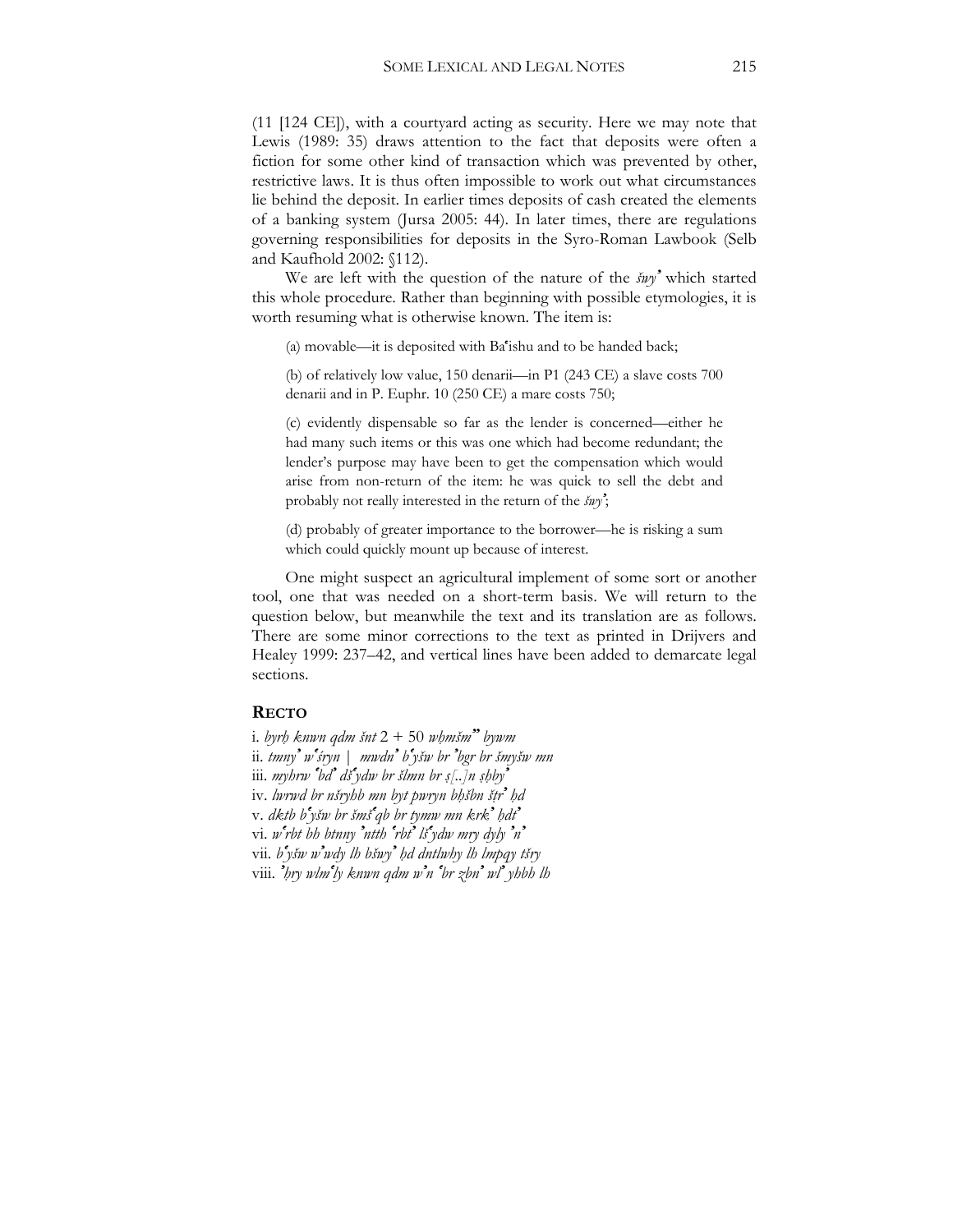ix. *ntl lh dmwhy dynr' m'' wḥmšyn wktyb byrḥ 'lwl*  x. *bšnt ḥmšm'' wḥmšyn wḥd' bywm tmnt'śr'*

1. *byrḥ knwn qdm šnt ḥmšm'' wḥmšyn wtrtyn bšnt*  2. *tlt d'wṭqrṭwr qsr mrqws 'nṭwnyws gwrdynws*  3. *gdy' wzky' wbšnt trtyn d'lyws spṭmyws 'bgr mlk'* 4. *br m'nw pṣgryb' br 'bgr mlk' dmyqr bhpṭy' b'rhy* 5. *b'ds mdynt' rbt' 'm' dmdynt' klhyn dbyt nhryn* 6. *ktyb šṭr' hn' bhykl' krk' ḥdt' dṣyd' d'bgr mlk'* 7. *bywm tmny' w'śryn* | *mwdn' b'yšw br 'bgr br šmyšw*  8. *mn myhrw qryt' 'bd' dš'ydw br šlmn ṣḥby'* 9. *lwrwd br nšryhb mn byt pwryn d'mr bkrk' ḥdt'* 10. *bḥšbn šṭr' ḥd dktb b'yšw br šmš'qb br tymw*  11. *mn krk' ḥdt' dṣyd' w'rbt bh btnny 'ntth db'yšw*  12. *lš'ydw mry dyly 'n' b'yšw w'wdy lh bh šṭr'* 13. *bšwy' ḥd dylh dš'ydw mry dntlwhy lh lmpqy*  14. *tšry 'ḥry wlm'ly knwn qdm dylh dšnt' hd' dktyb*  15. *bh šṭr' hn' w'n 'br zbn' hn' wl' ntl ntl hw b'yšw* 16. *br šmš'qb lh lš'ydw mry dmwhy dšwy' dynr' m''* 17. *wḥmšyn wktyb bh d'n l' ntl dynr' hlyn m'' wḥmšyn*  18. *nrbwn mn dynr' tlt' lmly' ḥd lyrḥ' ḥd wktyb hw*  19. *šṭr' byrḥ 'lwl šnt ḥmšm'' wḥmšyn wḥd' bywm*  20. *tmnt'śr'* | *hkn' mwdn' lh lwrwd [m]ṭl d'[mr] ly*  21. *š'ydw mry d'tb' mnh db'yšw wl' qryb hw b'yšw* 22. *tnn* | *qblt mnh dwrwd dynr' hlyn m'' wḥmšyn dqr'* 23. *wknš mry*(?) *šṭr'* | *w'qymth hw šṭr' ṭbth wbyšth* 24. *bgdh dwrwd dntb'ywhy mnh db'yšw wmn yr[tw]hy 'ykn'* 25. *dhwt byntn* | **[2nd hand]** *mwdn' ḥš' br mty mn krk' ḥdt' dktbt* 26. *ḥlp b'yšw br 'bgr dspr' l' yd' dktb 'wdy*  27. *bšṭr' hkn' lwrwd br nšryhb 'yk dktyb*  28. *mn l'l*  29. | **[1st hand]** *'n' brbs' spr' br* 30. *brb'šmyn ktbt šṭr' hn'* |

### **VERSO**

v1. **[3rd hand]** *'rbt b'yšw br tymw 'l npšh śh[d]*  $v^2$ . [2<sup>nd</sup> hand]  $\int^{\infty}$ *rbt hs*<sup>*s*</sup> *br mty htmt*  $\int^{\infty}$ *l štr*<sup>*s*</sup> *hn*<sup> $\infty$ </sup>] v3. **[4th hand]** *'rbt šlm br br't' śhd*  v4. **[5th hand]** *'rbt 'bdwk śhd*  v5. **[3rd hand]** *'rbt b'yšw br tymw 'l npšh [śhd]*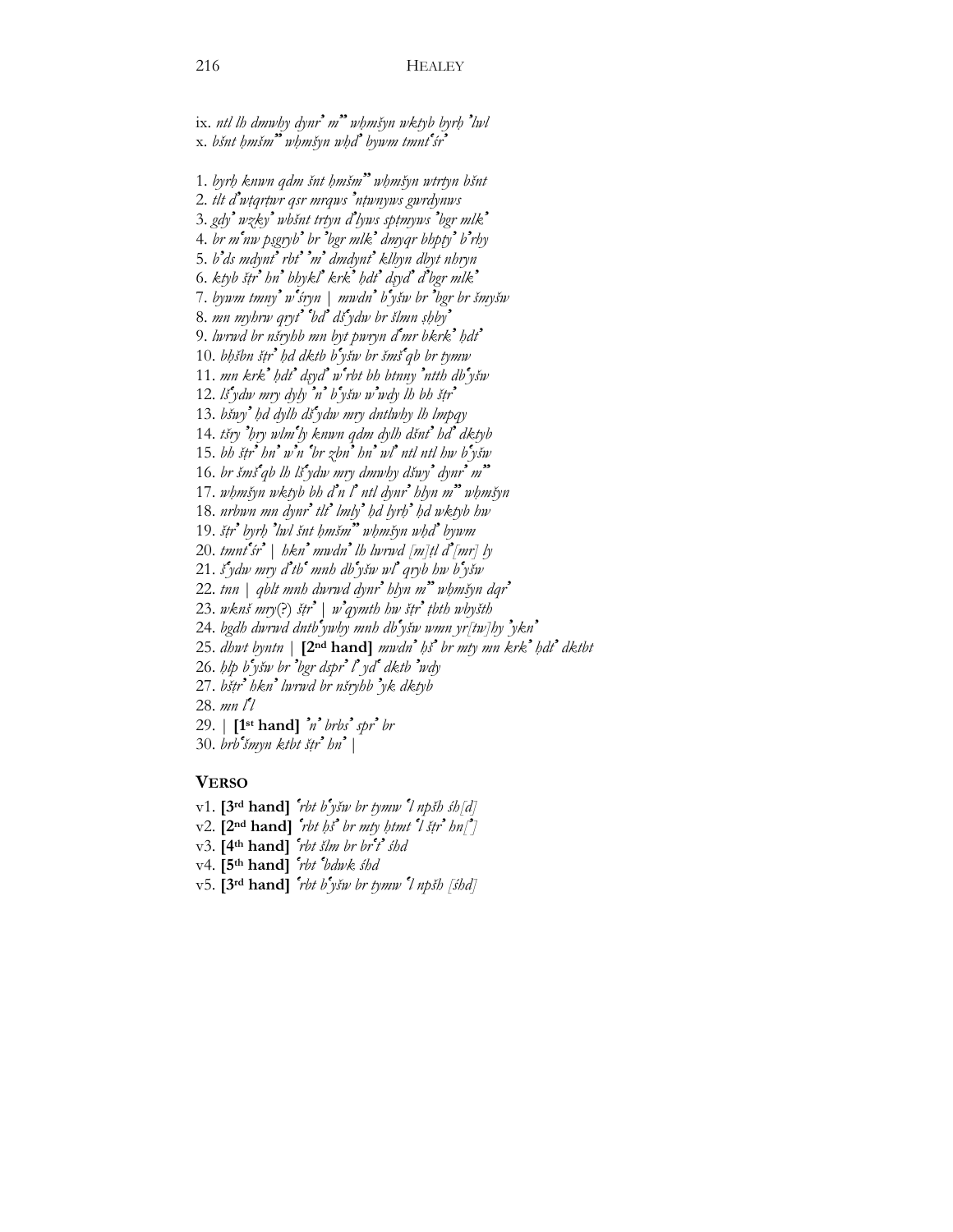### **UPPER TEXT**

 $\overline{a}$ 

**[Date]** In the month of Former Kanun of the year 52 and five hundred, on the twenty-eighth day,

**[Subjective Declaration] I**, Ba'ishu<sup>1</sup> son of Abgar son of Shamishu from *Myhrw*,<sup>2</sup> servant of Sha<sup>r</sup>idu son of Shalman<sup>3</sup> son of ...., of *Şhb*, declare to Worod son of Nishryahb from Bet Purin on account of<sup>4</sup> a certain document which Ba'ishu son of Shamash'aqab son of Taymu from New-Town5 wrote—and Batnannay his wife stood as surety6 for it—to Sha'idu my master, i.e., me Ba'ishu, and he [Ba'ishu son of Shamash'aqab] declared to him [Sha'idu] with regard to a certain *šwy'* that he would give it to him at the end of Latter Teshri or the beginning7 of Former Kanun, and, if the

Syriac corpus (Abgar: common, e.g., in P1: 6, 8, etc.; Shalman in Drijvers and Healey 1999: As5: 3), though others are without precise parallel (Ba'ishu [? Βαισας in P. Dura 18: 7, 25], Shamash'aqab [Hatran], Shamishu, Sha'idu [Nabataean], Taymu [Palmyrene and Nabataean]). For the name Worod see Ουορωδης: in P. Euphr. 1: 4. The Worod of P2 is the same person as the Worod in P3 and may be the same as the Worod in P. Euphr. 10: 2, 13 (see Feissel and Gascou 1995: 75). 4 The word *ḥšbn* is a little ambiguous (Teixidor 1990: 148–49, fn.6), but it is

used elsewhere in phrases meaning simply "in connection with": see P1: 13 *'l ḥšbn 'mt' hd'*, "on account of this slave-girl" (see also *lḥšbn* in Palmyrene: Hillers and Cussini 1996: 1421: 2); in the Aramaic at the end of Naḥal Ḥever P. Yadin 17 (128 CE) *lḥšbn pqdwn ksp dnryn tltm'h*, "on account of a deposit of three hundred silver denarii," though here we may have a calque on Greek εἰς λόγον παραθήκης, "on account of a deposit," meaning "as a deposit" (Lewis 1989: 141). 5 Marcopolis (Teixidor 1990: 155–56). On geography see Feissel and Gascou

1989: 540–45. 6 For this verb, *'rb*, see lines 11 and v1–5; P3: vi, 14, 15 and e.g. Milik 1954:

183, line 11.<br><sup>7</sup> "end ... beginning": this usage for the end and beginning of months is unique

in the legal texts, but it is clear in temporal expressions in Classical Syriac (Payne Smith 1903: 292, 289). Note *mpq* and *m'l* for "exit" and "entrance" in Jewish

<sup>1</sup> Teixidor read *bgšw*, which is possible, though careful checking of *g* v. *'* in the text suggests *b*<sup>*'sw*</sup>, as already in Brock 1991: 260.<br><sup>2</sup> This place-name and the place-name *Shb* (in *shby*) are otherwise unknown. It

may be noted, however, that it is a regular feature of these texts that the place of origin of the principals is mentioned: P1: 8–9 *dyrt' 'dysyt'*, "Edessene resident," *ḥrny'*, "Harranian"; P3: i-ii, 7–9 *mn bt pwryn qryt'*, *mn mrqpwls*; also in the Middle Euphrates Greek documents, such as P.Euphr. 6–7 "Marcopolitan"; commonly in the Dura papyri (e.g. P. Dura 29: "Durene," "Zeugman"; 18, 19, 22: "Europan": see the index in Welles et al. 1959: 441).<br><sup>3</sup> Some of the personal names in this text are attested elsewhere in the early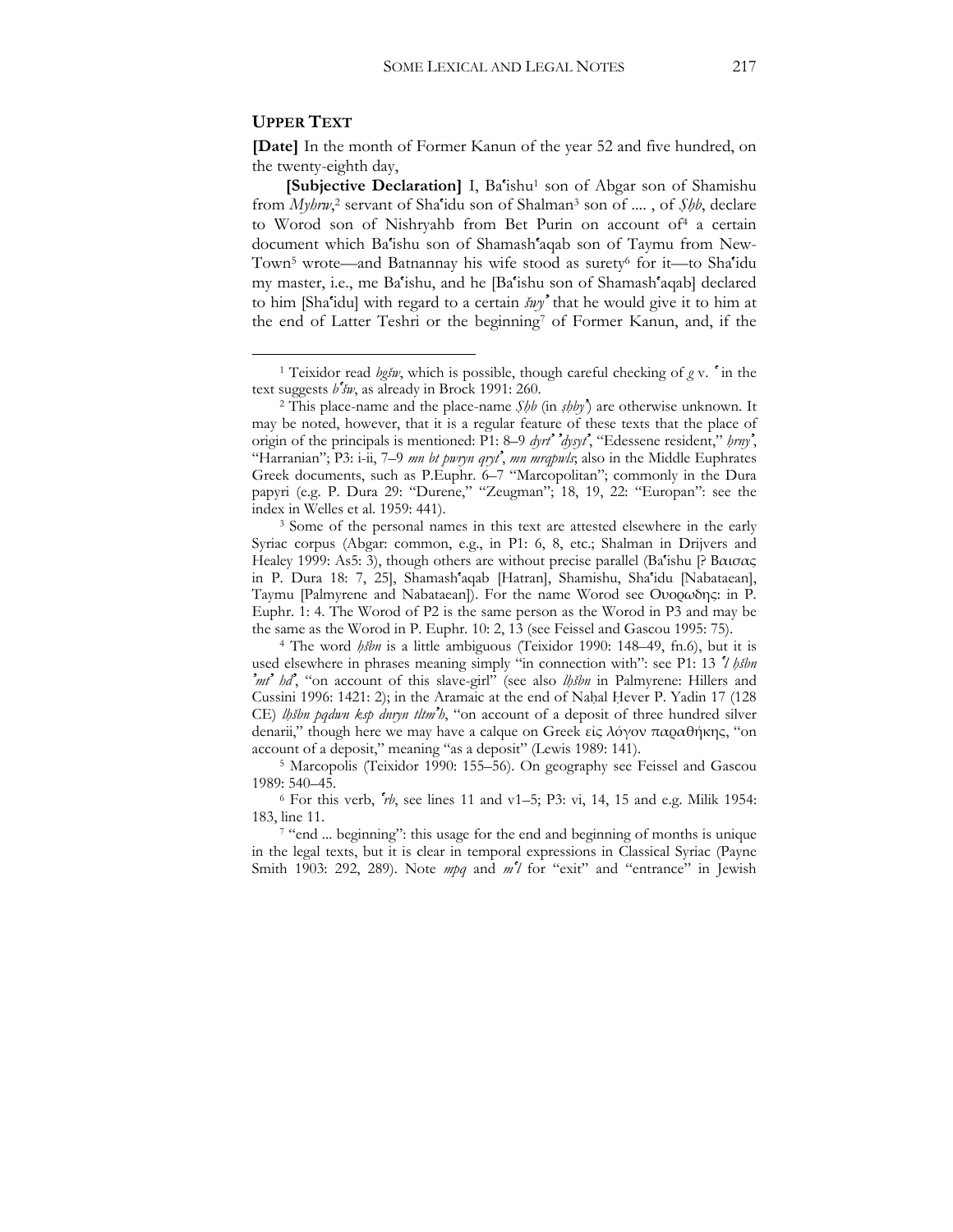time were to pass and he had not given it to him, he would give him its value, one hundred and fifty denarii; and it was written in the month of Elul in the year five hundred and fifty-one, on the eighteenth day.

### **LOWER TEXT**

**[Date]** In the month of Former Kanun of the year five hundred and fiftytwo, in the third year of Autokrator Caesar Marcus Antonius Gordianus the Fortunate and Victorious,<sup>8</sup> and in the second year of Aelius Septimius Abgar the king son of Ma'nu, crown prince, son of Abgar the king, who was honoured with consular rank in Urhoy, in Edessa, the great city, mother of all the cities of Bet Nahrin, this document was written in the palace, New-Town-of-Hunting, of Abgar the king, on the twenty-eighth day:

**[Subjective Declaration]** I, Ba'ishu son of Abgar son of Shamishu from the village of *Myhrw*, servant of Sha'idu son of Shalman of *Ṣḥb*, declare to Worod son of Nishryahb from Bet Purin who lives in New-Town on account of a certain document **[Historical account of earlier transaction]** which Ba'ishu son of Shamash'aqab son of Taymu from New-Town-of-Hunting wrote—and Batnannay wife of Ba'ishu stood as surety for it—to Sha'idu my master—i.e., me Ba'ishu—and he declared to him in the self-same document with regard to a certain *šwy'* belonging to Sha'idu my master,9 that he would give it to him at the end of Latter Teshri or at the beginning of Former Kanun of this self-same year in which this document was written; and if this time were to pass and he were not to give (it), he, Ba'ishu son of Shamash'aqab, would give to Sha'idu my master the equivalent value of the *šwy'*, one hundred and fifty denarii; and it is written in it that if he did not pay these one hundred and fifty denarii, they would yield interest<sup>10</sup> at three denarii for the full sum per month; and that document was written in the month of Elul of the year five hundred and fifty-one, on the eighteenth day.

1

Aramaic texts: Benoit et al. 1961: Mur. ar 25 I:3; Milik 1954: 183, line 10; Milik 1957: 259, line 6.

<sup>8</sup> Emperor 238–44 CE.

<sup>9</sup> This phrase shows clearly that the *šwy'* is something which existed from the start as Sha'idu's property.

<sup>10</sup> *nrbwn*, "they (the 150 denarii) will increase, accrue interest." This verb, *rby/'*, is repeatedly used in this kind of context (Hoftijzer and Jongeling 1995: 1053).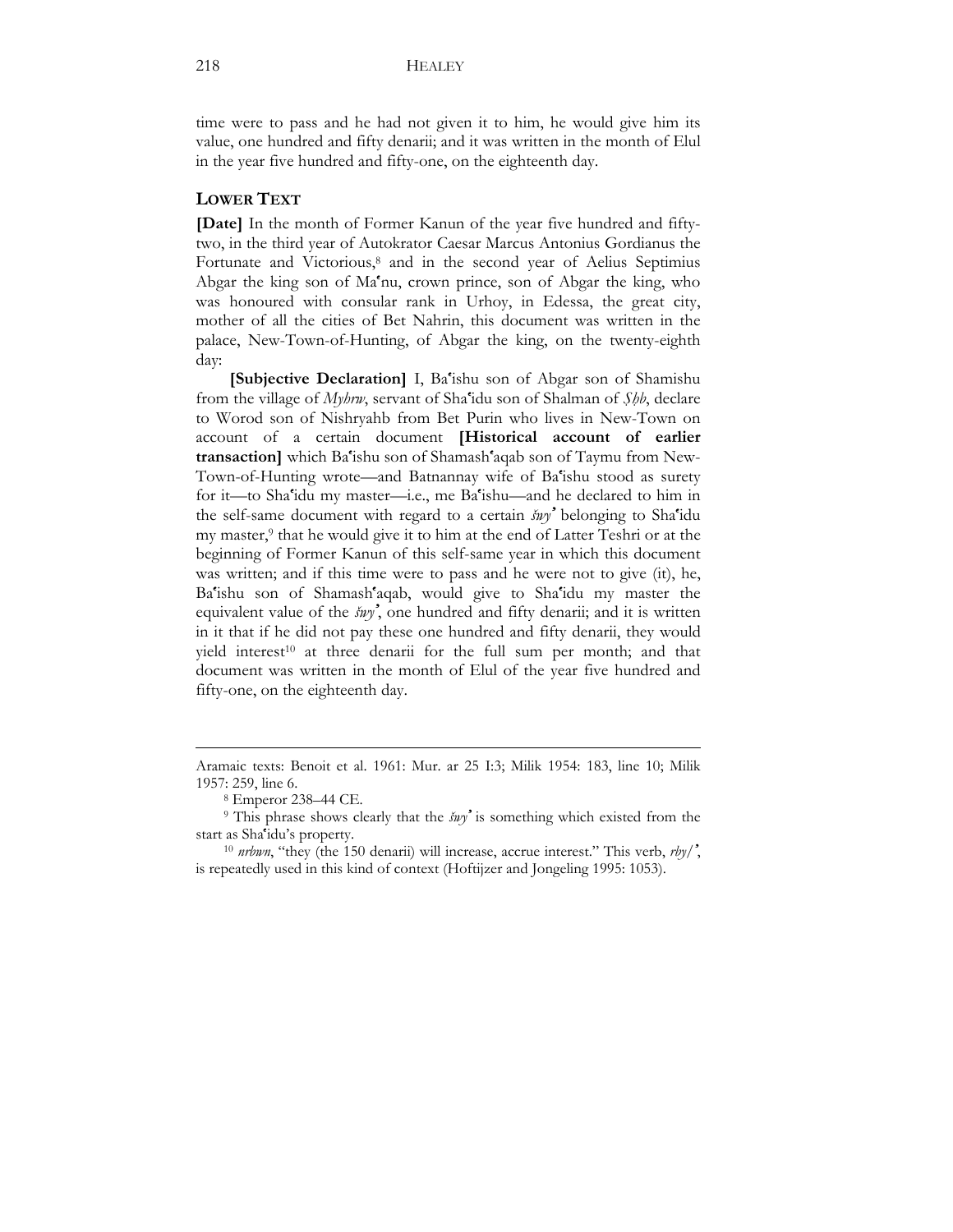**[Resumed subjective declaration]** Thus I<sup>11</sup> declare to Worod: since Sha'idu my master ordered me to exact payment<sup>12</sup> from Ba'ishu and the said Ba'ishu was not present here,

**[Satisfaction]** I have received from Worod these one hundred and fifty denarii which he [Sha'idu] was demanding<sup>13</sup> and my master<sup>14</sup> collected<sup>15</sup> the document and

**[Assignment of Debt Document]** I have assigned that document for his good or his ill<sup>16</sup> into the power<sup>17</sup> of Worod, so that he might exact it from the same Ba'ishu and from his heirs as it has been (arranged) between us.

**[Subscription of Substitute Signatory]** I, Ḥashsha son of Mattay from New-Town, declare I have signed<sup>18</sup> (this) on behalf of Ba'ishu son of Abgar, who does not know how to write:<sup>19</sup> he has written (and) declared in the document thus to Worod son of Nishryahb as written above.

**[Scribe]** I, Bar Bassa, the scribe, son of Barba'shamin wrote this document.

 $\overline{a}$ 

<sup>&</sup>lt;sup>11</sup> Ba'ishu son of Abgar, resuming the interrupted 1st person declaration of line 7.

<sup>12</sup> Verb *tb'* (Payne Smith 1903: 603–4). Not aph'el as Teixidor 1990: 151 fn. 15. 13 Verb *qry/'*, "call." 14 Reading uncertain.

<sup>15</sup> The verb *knš* is a little unexpected and without parallel in this kind of context. It looks like a technical legal term. The verb occasionally means "compute" in Classical Syriac (Payne Smith 1903: 219) and the allusion might be to the accounting exercise which would establish the theoretical cash value of the outstanding debt, including interest. 16 The phrase appears to be a legal merism indicating "whatever happens,"

<sup>&</sup>quot;unconditionally." 17 *gd'*, "(good) fortune, possession, power" (see P1: 15, 18). The meaning "in

the power of" is clear in a passage of Bardaisan (Drijvers 1965: 12: 20).<br><sup>18</sup> *ktbt*, but he is not the scribe.<br><sup>19</sup> *spr*<sup>2</sup>, "the art of writing." See Peshitta Acts 4: 13: *dl'*  $yd^2y$  *spr*<sup>2</sup>.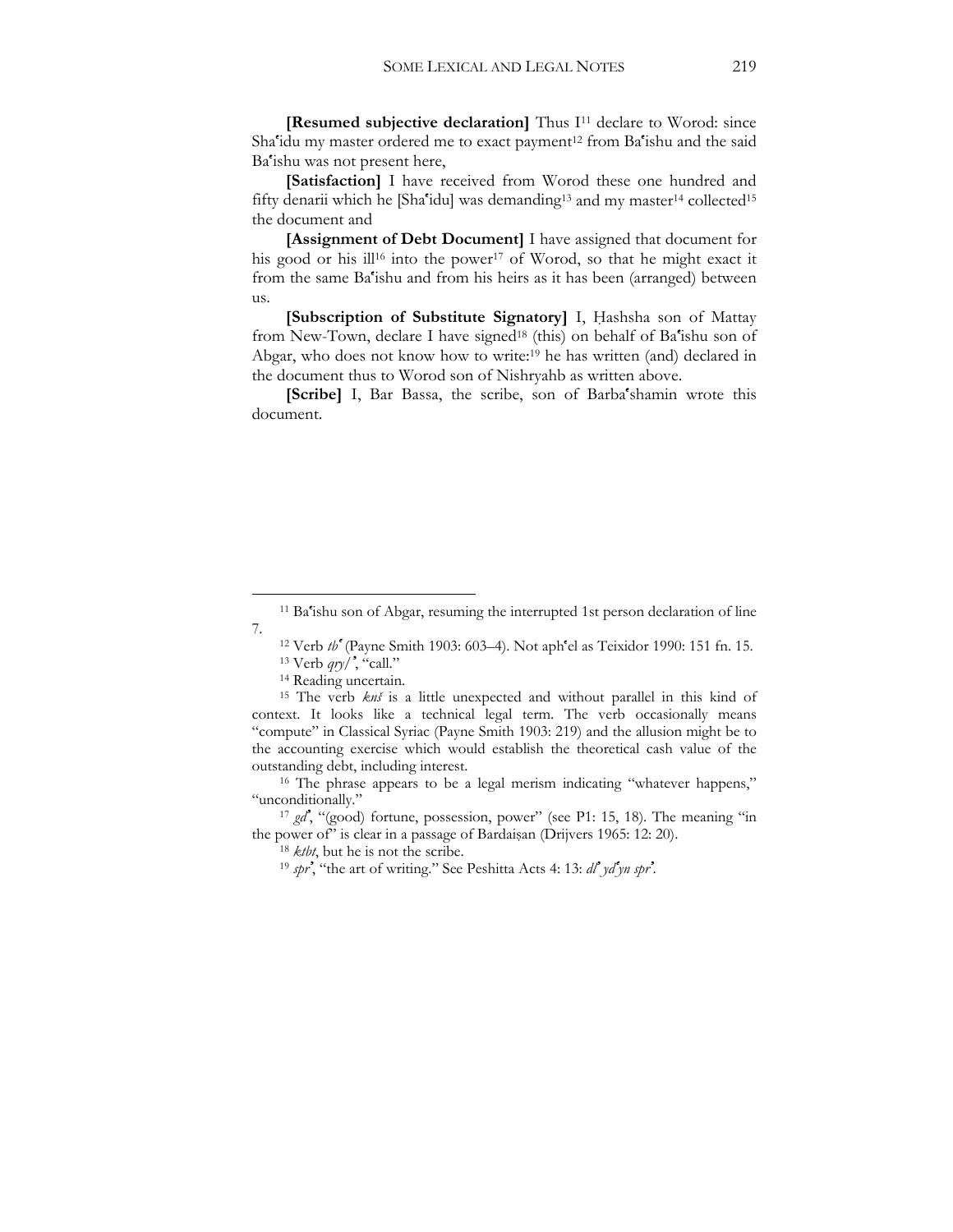# **VERSO**

# **[Witnesses]**

I, Ba'ishu20 son of Taymu, have acted as guarantor:21 he witnesses on his own behalf.

I, Ḥashsha son of Mattay, have acted as guarantor: I have sealed this document.

I, Shalam son of Bar'ata, have acted as guarantor: he witnesses.

I, 'Abduk, have acted as guarantor: he witnesses.

I, Ba'ishu son of Taymu, have acted as guarantor: he witnesses on his own behalf.

# **A NOTE ON ŠWY'**

 $\overline{a}$ 

The *šwy'* presents a serious problem. The root involved is apparently ŠW', "be level, equal," as recognized already by Teixidor (1990: 149, fn. 10). There are a number of possibilities, listed here in descending order of probability:

1. A concrete meaning which might fit could be provided by the *šwy* listed in an Elephantine papyrus (Cowley 1923: text 15: 15 = Porten and Yardeni 1986–99: B 2.6: 15–16) where among other things brought into a household by a newly married woman we find:

### שוי 1 זי בה נעבצן אבן 4

This is translated by Porten as: "One papyrus-reed bed on which are 4 stone inlays" (with doubt on "inlays," since *n'bṣn* is obscure: see also Porten 1996: 179–80, fn. 32). This interpretation of the Elephantine text is favoured by most scholars (e.g., Fitzmyer 1971), though it is a little difficult to imagine a papyrus bed with stone inlays and Grelot, appealing to a possible Egyptian cognate, interpreted the word as "box, casket" (1971: 517–25; 1972: 194, fn. k; see also Hoftijzer and Jongeling 1995: 1117–18).

Giving strong support to the meaning "bed" in P2, however, is the fact that שׁויא appears in Targumic Aramaic, with a similar meaning:

<sup>20</sup> A third Ba'ishu! The signatures on the verso are aligned with the knots sealing the "Upper Text," which is regarded as a Roman practice (Welles et al. 1959: 145; see also Schiffman 2003).<br><sup>21</sup> For this verb *'rb* see above, but it is not otherwise used of the actions of

witnesses. It may appear here because of the nature of the transaction: no real property changes hands, only a document.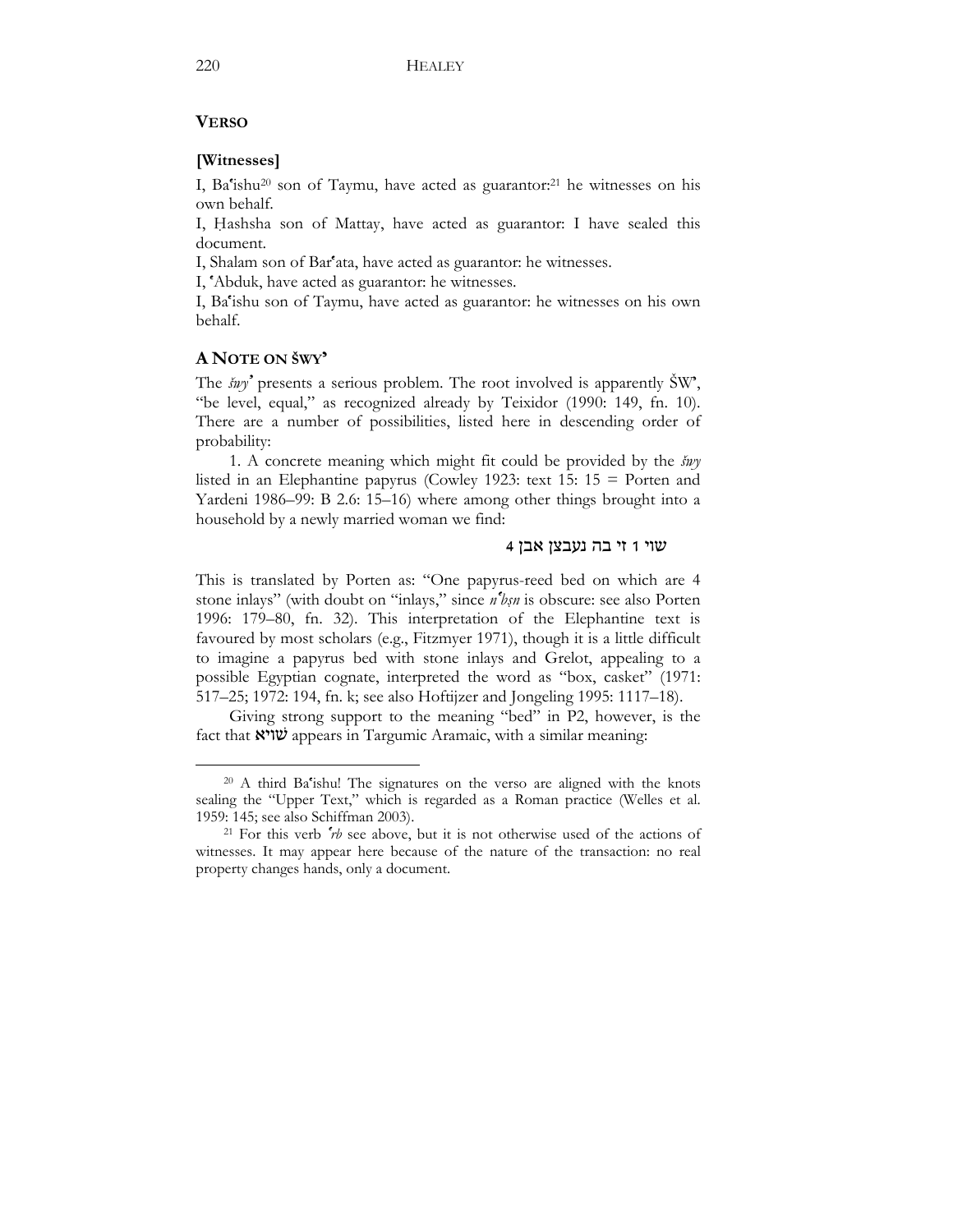Targ. Y. Deut 3:11 (for Hebrew *'ereś* referring to Og's bed); Targ. 1 Kgs 1:47 (for Hebrew *miškāb* referring to David's bed); Targ. Ps 4:5 (for *miškāb*); Targ. Ps 6:7 (for *miṭṭāh*, "couch, bed"); Targ. Job 17:13 (for *yāṣūa'*, "couch, bed" [poetic]). For these see Jastrow 1950: 1533. There is also, from the same root, the noun תשׁויתא meaning "bed, couch, covering": Targ. Prov. 7:16 ("covering," for Hebrew *marbaddīm*); Targ. Prov. 22:27 (for *miškāb*); Targ. Ezek. 43:13, 14, 17 ("base"[?], for the obscure Hebrew *ḥēq*).

This word is found also in Syriac: ܐÿØÍüܬ) *tešwītā*) (Payne Smith 1903: 622, Brockelmann 1928: 761), with the meanings "coverlet, rug, mattress, bed." In the Peshitta of 2 Sam 17:28 and Prov. 7:16 (see Targum above) the meaning seems to be "covering, coverlet," while in Gen 49:4; 1 Chron. 5:1 the meaning is "bed" (other references in Brockelmann 1928: 761).

2. Another possibility, alluded to by Brock (1991: 262, fn. 23), is a connection with  $\leq \infty$  (*šewya*), "hilt, handle, haft, shaft of a spear" (Payne Smith 1903: 564; Brockelmann 1928: 761). This is found in Peshitta 2 Sam 21:19 (*šewyā dnayzkeh*, "the shaft of his spear") and 23:7 (*šewyā dnārgā*, "the haft of an axe") (other references in Brockelmann 1928: 761). The difficulty here is in imagining that such an elaborate legal situation could have arisen over the (presumably wooden) handle of a weapon or implement.

3. Although I have argued above that the word cannot refer to a sum of money, one ought in passing to note Syriac *šāwītā*, "reduction, low price" (Payne Smith 1903: 565) and Arabic *taswiyyah* "levelling, settlement of bill" (Wehr 1971: 445). Both of these show that the root in question is susceptible to semantic developments in this direction, at least in Syriac and Arabic.

Other suggestions would involve changing the reading of *šwy'* (Brock 1991: 262 fn. 23). Since no such change of reading can be justified epigraphically, the most likely meaning of *šwy'* on present evidence is "bed."

### **LEGAL ASPECTS**

There are other aspects of the text which are interesting from a legal point of view.

1. In terms of overall structure it is to be noted that this document is of the "double-document" type (Koffmahn 1968; Lewis 1989: 6–10). The so-called "Upper Text" was designed to be sealed as an "Inner Text" which could be referred to in case of dispute. It was, however, gradually abbreviated, since it became redundant with the spread of archives in which registry copies of texts could be stored safely. Thus in P1: 18–19 (also a double-document) there is explicit reference to an archive copy of the text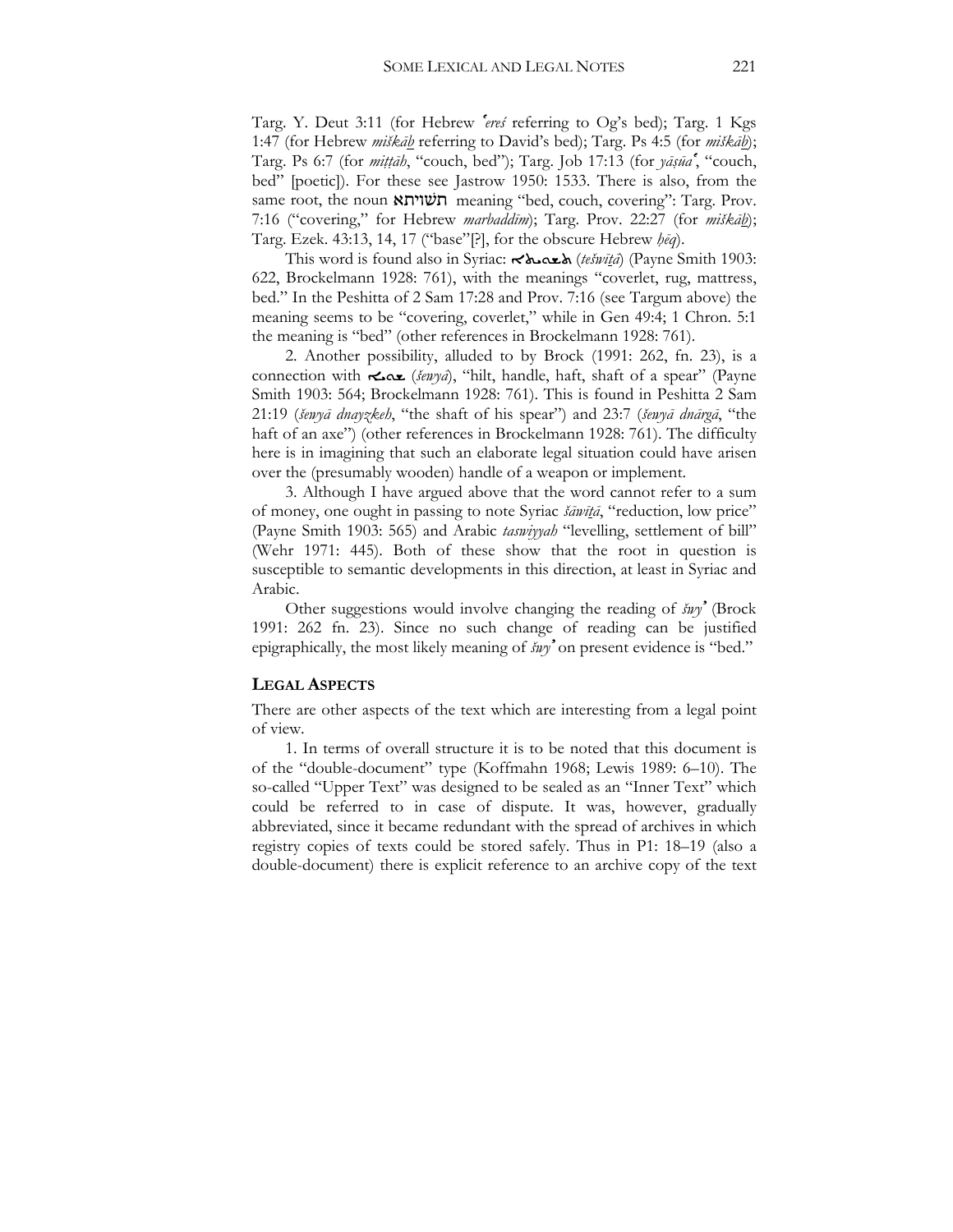being kept. P2 itself was unopened when first brought to light (see photographs in Teixidor 1990).

2. The various legal corpora (Elephantine, Samaria, Judean Desert) differ slightly with regard to their use of objective and subjective language. In Elephantine property transfers the main clauses are subjectively expressed and based on the vendor's viewpoint (*ex latere venditoris*: "I have sold," "I will not be able to reclaim") (see Porten and Yardeni 1986–99 II: xiii-xiv; Gropp 2003: 27–28). In the slave-sales of the Samaria papyri the central declaration is objective in style, but the secondary clauses at the end (defension, against reneging, against demand for further payment) are subjective (Gropp 2003: 27). The Neo-Babylonian formulary for movables, on which the Samaria texts depend, was objective and expressed *ex latere venditoris*. The Judaean Desert texts vary somewhat, but we may note the subjective formulation, e.g., in the contract published by Milik (1954: 183) and in Nabataean (P. Yadin 2–3: Yadin et al. 2002: 201–44). In P2 (also P1: 7–10) we have a subjective formula, in Roman terms a "subjective homology" (Goldstein 1966: 9–11; Teixidor 1990: 150, fn. 13), though objective language is, of course, used in describing the history of the debt which is to be transferred.

3. The appearance of substitute signatories in the "subscription," the formal declaration of agreement by the principal, is not unusual (Greenfield 1993; Cotton 1995; Cotton and Yardeni 1997: 144–46; Schiffman 2003: 184–85), though it may be noted that in the Near East this was occasioned by illiteracy, as in this case, and there was no requirement that a woman should use a male guardian as a legal substitute as was normal in Hellenistic and Roman law (see most recently Oudshoorn 2007: 354–66). Women clearly played a prominent role in transactions. In P1 a woman sells a slave (and is substituted in the subscription because of illiteracy); in P2 a woman acts as surety for the original transaction and might still have to step forward to cover the debt (and an illiterate man is substituted for in the subscription).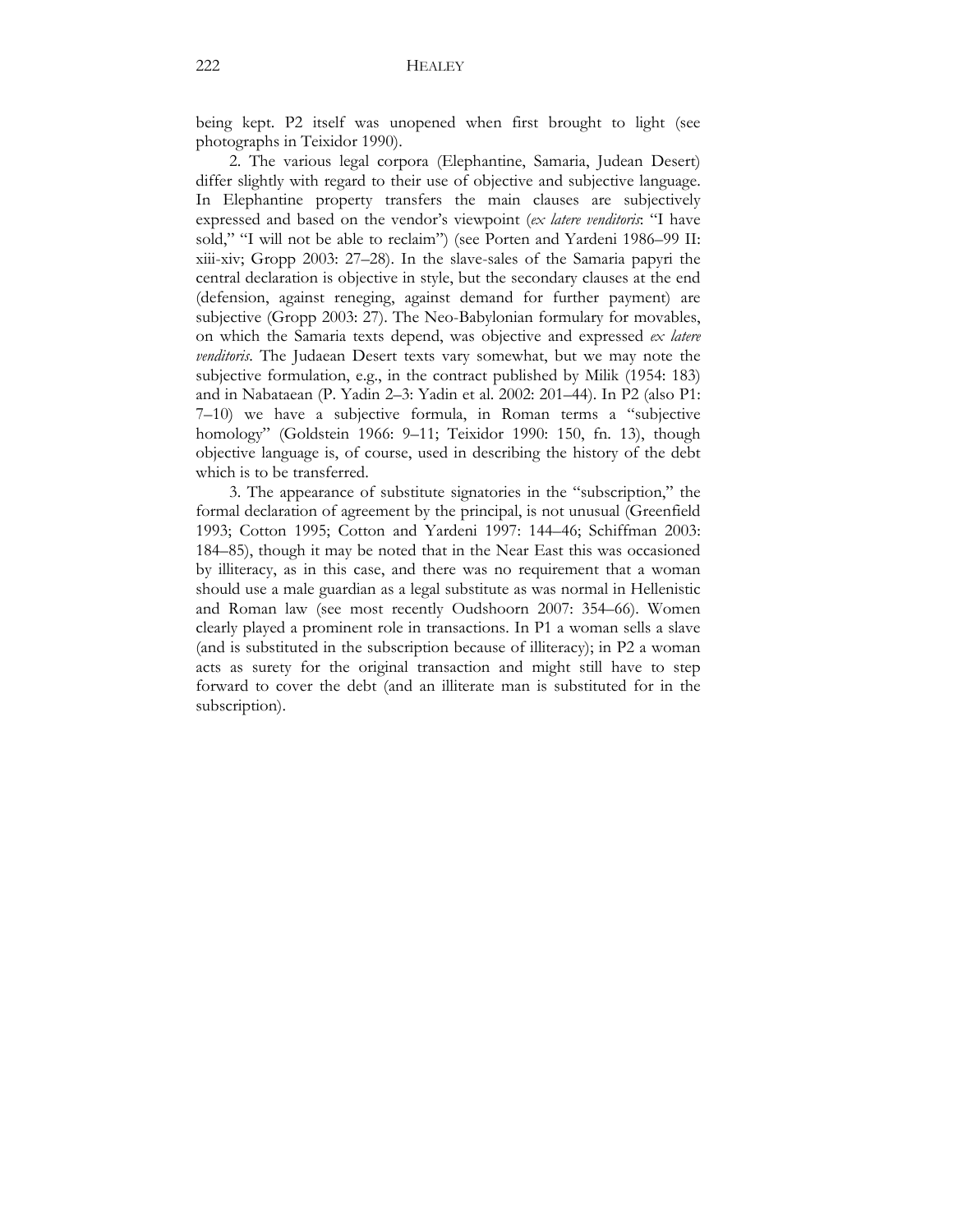#### **REFERENCES**

- Bellinger, A. R. and Welles, C. B. 1935. "A Third-century Contract of Sale from Edessa in Osrhoene." *Yale Classical Studies* 5: 93–154.
- Benoit, P., Milik, J. T. and de Vaux, R. 1961. *Les Grottes de Murabba'ât* (Discoveries in the Judaean Desert II). Oxford: Clarendon Press.
- Brock, S. P. 1991. "Some New Syriac Documents from the Third Century AD." *Aram* 3: 259–267.
- Brockelmann, C. 1928 (2nd ed.). *Lexicon Syriacum*. Halle: Max Niemeyer (reprint 1982)
- Brockelmann, C. 1935. "Zu dem syrischen Kaufvertrag aus Edessa." *Zeitschrift für Semitistik und verwandte Gebiete* 10: 163.
- Cotton, H. 1995. "Subscriptions and Signatures in the Papyri from the Judaean Desert: XEIPOXPHCTHC." *Journal of Juristic Papyrology* 25: 29–40.
- Cotton, H. and Yardeni, A. 1997. *Aramaic, Hebrew and Greek Documentary Texts from Naḥal Ḥever and Other Sites* (Discoveries in the Judaean Desert XXVII). Oxford: Clarendon Press.
- Cowley, A. 1923. *Aramaic Papyri of the Fifth Century B.C.* Oxford: Clarendon Press.
- Drijvers, H. J. W. 1965. *The Book of the Laws of Countries: dialogue on fate of Bardaiṣan of Edessa*. Assen: van Gorcum.
- Drijvers, H. J. W. and Healey. J. F. 1999. *The Old Syriac Inscriptions of Edessa and Osrhoene* (HdO I/42). Leiden: E. J. Brill.
- Feissel, D. and J. Gascou. 1989. "Documents d'archives romains inédits du Moyen Euphrate (IIIe siècle après J.-C.)." *CRAIBL*, 535–561.
- Feissel, D. and Gascou, J. 1995. "Documents d'archives romains inédits du moyen euphrate (IIIe s. après J.-C.). I. Les pétitions (P. Euphr. 1 à 5)." *Journal des Savants*, 65–119.
- Feissel, D. and Gascou, J. 2000. "Documents d'archives romains inédits du moyen euphrate (IIIe s. après J.-C.). III. Actes diverses et lettres (P. Euphr. 11 à 17)." *Journal des Savants*, 157–208.
- Feissel, D., Gascou, J. and Teixidor, J. 1997. "Documents d'archives romains inédits du moyen euphrate (IIe s. après J.-C.). II. Les actes de vente-achat (P. Euphr. 6 à 10)." *Journal des Savants*, 3–57.
- Fitzmyer, J. A. 1971. "A Re-Study of an Elephantine Aramaic Marriage Contract (*AP* 15)." Pp. 137–68 in H. Goedicke (ed.), *Near Eastern Studies in Honor of William Foxwell Albright*. Baltimore/London: Johns Hopkins U.P.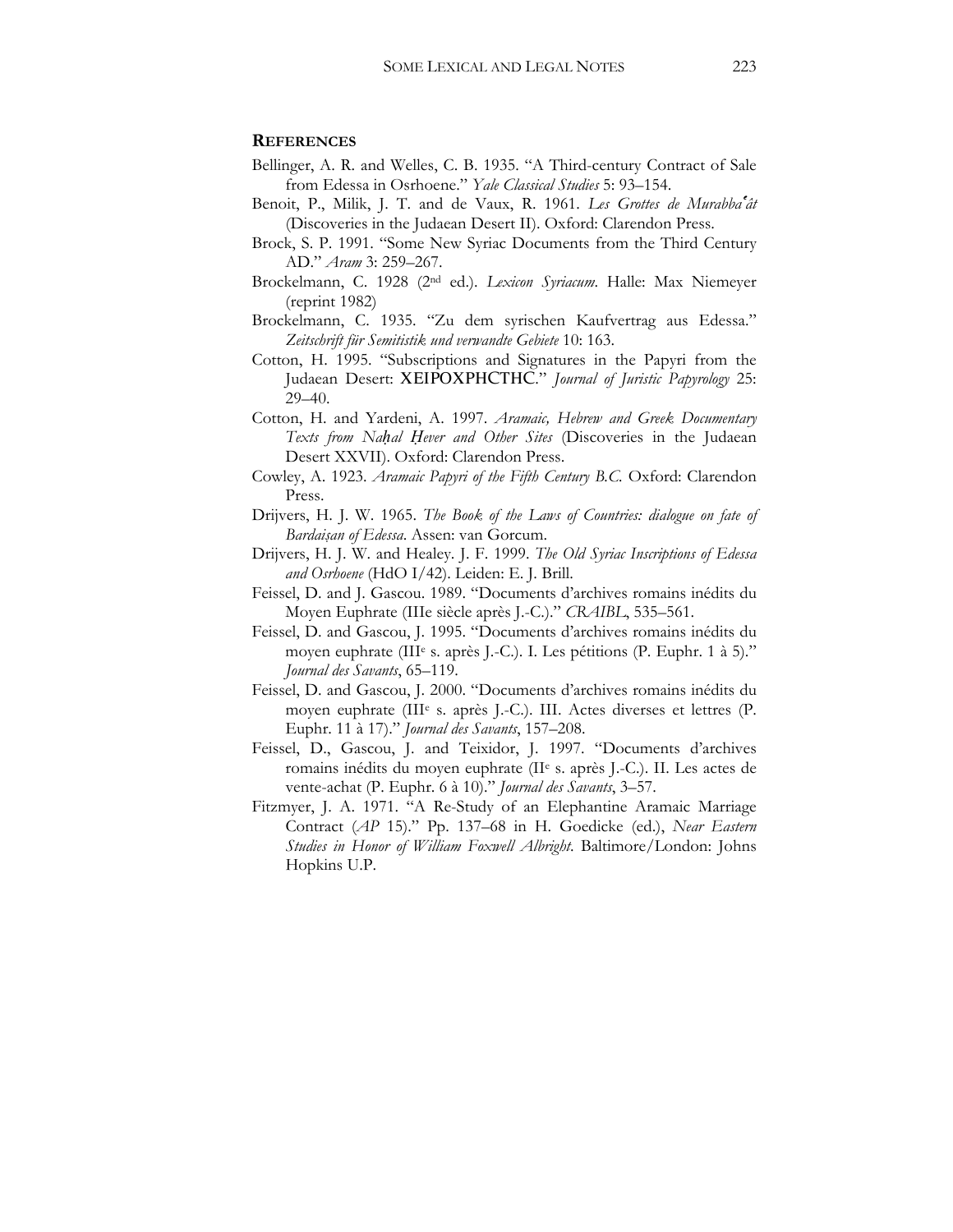- Goldstein J. A. 1966. "The Syriac Bill of Sale from Dura-Europos." *JNES* 25: 1–16.
- Greenfield, J. C. 1993. "'Because He/She Did Not Know Letters:' Remarks on a First Millennium C.E. Legal Expression." *JANES* 22: 39–44.
- Grelot, P. 1971. "Études sur les textes araméens d'Éléphantine." *Revue Biblique* 78: 515–44.
- Grelot, P. 1972. *Documents araméens d'Égypte* (Littératures anciennes du Proche-Orient 5). Paris: le Cerf.
- Gropp, D. M. et al. 2001. *Wadi Daliyeh II: the Samaria Papyri from Wadi Daliyeh and Qumran Cave 4. XXVVIII: miscellanea, part 2* (Discoveries in the Judaean Desert XXVIII). Oxford: Clarendon Press.
- Gropp, D. M. 2003. "The Samaria Papyri and the Babylonio-Aramean Symbiosis." Pp. 23–49 in L. H. Schiffman (ed.), *Semitic Papyrology in Context: a climate of creativity. Papers from a New York University conference marking the retirement of Baruch A. Levine* (Culture and History of the Ancient Near East 14). Leiden: E. J. Brill.
- Healey, J. F. 2000. "The Early History of the Syriac Script: a Reassessment." *Journal of Semitic Studies* 45: 55–67
- Healey, J. F. 2005. "New evidence for the Aramaic Legal Tradition: from Elephantine to Edessa." Pp. 115–127 in P. S. Alexander et al. (eds), *Studia Semitica: the* Journal of Semitic Studies *Jubilee Volume* (Journal of Semitic Studies Supplement 16) Oxford University Press, Oxford 2005.
- Healey, J. F. *forthcoming*. "Variety in Early Syriac: the context in contemporary Aramaic." (Leiden Aramaic Conference Proceedings, eds M. Folmer, H. Gzella).
- Hillers, D. R. and E. Cussini 1996. *Palmyrene Aramaic Texts*. Baltimore/London: Johns Hopkins U.P.
- Hoftijzer, J. and K. Jongeling. 1995. *Dictionary of the North-West Semitic Inscriptions* (HdO I/31.1–2). Leiden: E. J. Brill.
- Jastrow, M. 1950. *A Dictionary of the Targumim, the Talmud Babli and Yerushalmi, and the Midrashic Literature*. New York: Pardes (original 1903)
- Jursa, M. 2005. *Neo-Babylonian Legal and Administrative Documents: typology, contents and archives* (Guides to the Mesopotamian Textual Record 1). Münster: Ugarit-Verlag.
- Koffmahn, E. 1968. *Die Doppelurkunden aus der Wüste Juda: Recht und Praxis der jüdischen Papyri des 1. und 2. Jahrhunderts n. Chr.* (Studies on the Texts of the Desert of Judah 5). Leiden: E. J. Brill.
- Lewis, N. (ed. with contributions by Y. Yadin and J. C. Greenfield). 1989. *The Documents from the Bar Kokhba Period in the Cave of Letters: Greek Papyri*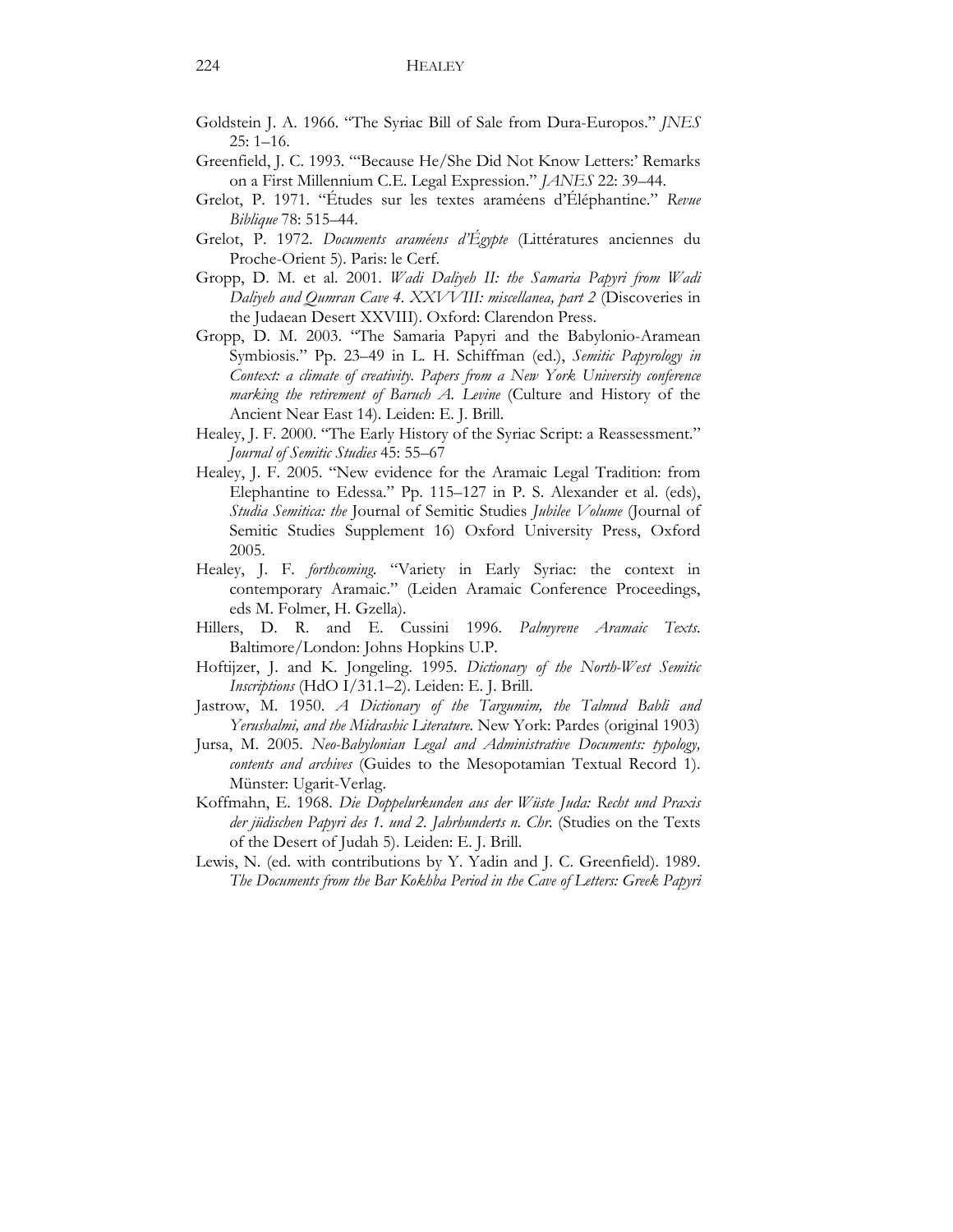(Judean Desert Studies). Jerusalem: Israel Exploration Society/Hebrew University/Shrine of the Book, Israel Museum.

- Milik, J. T. 1954. "Un contrat juif de l'an 134 après J.-C." *Revue Biblique* 61: 182–90.
- Milik, J. T. 1957. "Deux documents inédits du désert de Juda." *Biblica* 38: 245–68.
- Oudshoorn, J. G. 2007. *The Relationship between Roman and Local Law in the Babatha and Salome Komaise Archives: general analysis and three case studies on law of succession, guardianship and marriage* (Studies on the Texts of the Desert of Judah 69). Leiden: E. J. Brill.
- Payne Smith, J. (ed.). 1903. *A Compendious Syriac Dictionary*. Oxford: Clarendon Press.
- Porten, B. (with others) 1996. *The Elephantine Papyri in English: three millennia of cross-cultural continuity and change* (Documenta et Monumenta Orientis Antiqua 22). Leiden: E. J. Brill.
- Porten, B and A. Yardeni 1986–99. *Textbook of Aramaic Documents from Ancient Egypt 1–4* (Texts and Studies for Students). Jerusalem: The Hebrew University (Department of the History of the Jewish People).
- Selb, W. and H. Kaufhold 2002. *Das syrisch-römische Rechtsbuch*  (Österreichische Akademie der Wissenschaften, phil.-hist. Klasse, Denkschrift 295). Vienna.
- Schiffman, L. H. 2003. "Witnesses and Signatures in the Hebrew and Aramaic Documents from the Bar Kokhba Caves." Pp. 165–86 in L. H. Schiffman (ed.), *Semitic Papyrology in Context: a climate of creativity. Papers from a New York University conference marking the retirement of Baruch A. Levine* (Culture and History of the Ancient Near East 14). Leiden: E. J. Brill.
- Teixidor, J. 1989. "Les dernier rois d'Édesse d'après deux nouveaux documents syriaques." *ZPE* 76: 219–22.
- Teixidor, J. 1990. "Deux documents syriaques du IIIe siècle après J.-C., provenant du moyen Euphrate." *CRAIBL* 146–66.
- Teixidor, J. 1991–92. "Un document syriaque de fermage de 242 après J.- C." *Semitica* 41–42: 195–208.
- Torrey, C. C. 1935. "A Syriac Parchment from Edessa of the Year 243 A.D." *Zeitschrift für Semitistik und verwandte Gebiete* 10: 33–45.
- Wehr, H. 1971. *A Dictionary of Modern Written Arabic*. Wiesbaden: Harrassowitz.
- Welles, C. B., Fink, R. O. and Gilliam, J. F. 1959. *The Excavations at Dura-Europos. Final Report V, Part I. The Parchments and Papyri*. New Haven: Yale U.P.